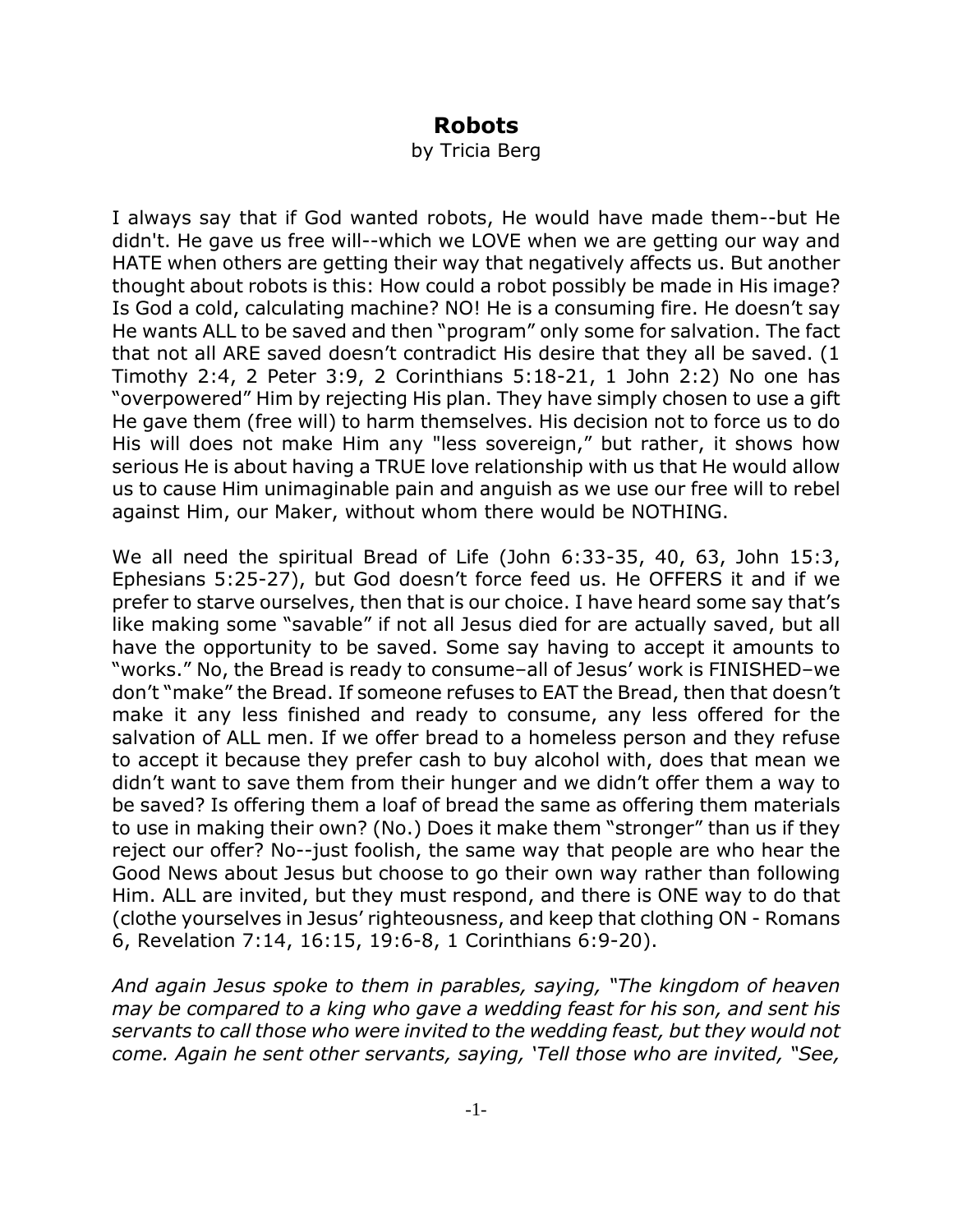*I have prepared my dinner, my oxen and my fat calves have been slaughtered, and everything is ready. Come to the wedding feast."' But they paid no attention and went off, one to his farm, another to his business, while the rest seized his servants, treated them shamefully, and killed them. The king was angry, and he sent his troops and destroyed those murderers and burned their city. Then he said to his servants, 'The wedding feast is ready, but those invited were not worthy. Go therefore to the main roads and invite to the wedding feast as many as you find.' And those servants went out into the roads and gathered all whom they found, both bad and good. So the wedding hall was filled with guests. "But when the king came in to look at the guests, he saw there a man who had no wedding garment. And he said to him, 'Friend, how did you get in here without a wedding garment?' And he was speechless. Then the king said to the attendants, 'Bind him hand and foot and cast him into the outer darkness. In that place there will be weeping and gnashing of teeth.' For many are called, but few are chosen." Matthew 22:1-14*

God lets us choose whether to believe in Him, accept His Son's sacrifice to pay for our sins, to honor Him in all we do, or not. If we were robots, then we wouldn't need all of the exhortations throughout the Bible to believe and be saved, and to seek to please Him first in all we do, think and say. (Some of them are: Mark 1:15, 16:16, Luke 8:9-15, 13:24, John 1:12, John 3:14-21, 36, John 4:39-42. John 5:24, 45-47, John 6:27-29, 35, 40-47, John 7:37-39, John 9:35-41, John 10:37-38, John 11:25-27, John 12:35-50, John 13:19-20, John 14:1, 11, 20:29-30, Acts 10:43, Acts 13:38-39, Acts 16:31, Acts 19:4, Romans 3:21-26, Romans 4:3-8, Romans 9:33, Romans 10:4, 9-17, 1 Corinthians 1:21, 2 Corinthians 5:20-21, Philippians 3:14-20, Colossians 3, Hebrews 11:6, James 4:7-10, 2:22-23, 1 Peter 2:6-8, 1 John 3:23, 5:1, 10-13; Titus 3:8, Matthew 6:31-34, 1 Corinthians 15:33-34, 2 Corinthians 5:14-15, 2 Timothy 2:3-7, Ephesians 4-5, 1 John 1:5-2:6) Failure or refusal to heed God's commands results in all kinds of suffering, big and small, on the part of mankind and also on God's part.

We were born with a sinful nature, through no fault of our own, but we are still without excuse to remain in the sins we inevitably commit, because He sent His only begotten Son to pay the penalty for ALL of our sins. (Romans 5, John 8:24) All we have to do to *accept* this FREE gift is humble ourselves by admitting we are sinners in need of a Savior, and that He is Lord and we are not. (Romans 10:8-10) So in other words, we STOP rebelling against Him, and CEASE trying to save ourselves, after which we discontinue doing the evil works we formerly did when we were in darkness since we now live in the light of the truth. (John 14:6, 8:2, 12:35, Ephesians 5:8-17, 1 John 1:5-10) Is He our Lord or not? Doesn't that imply He has power over us and we do as He says? We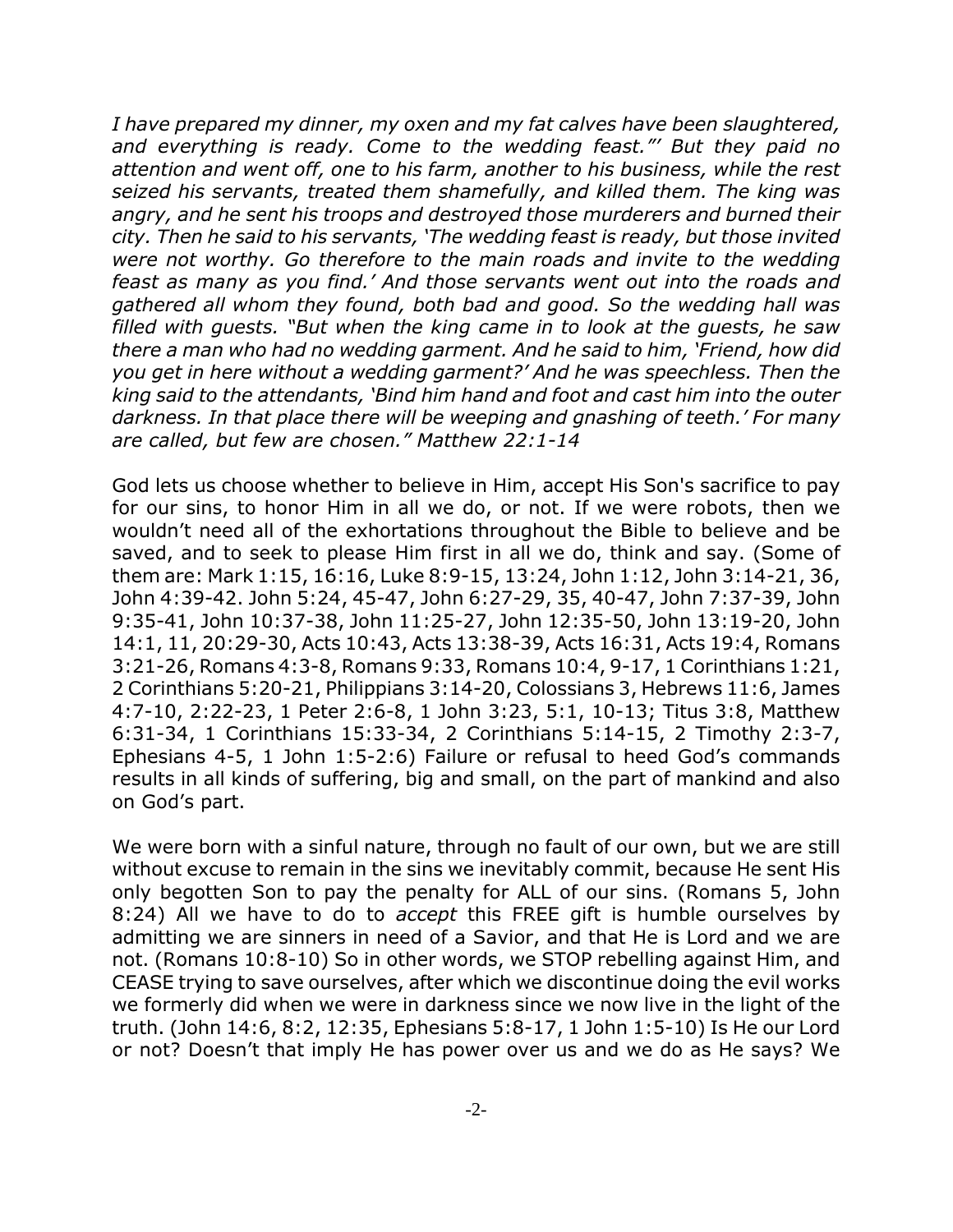can't DO ANYTHING to save ourselves, but He will not *force* us to believe OR obey Him. Eventually, everyone WILL see and believe and be forced to bow down and confess He is Lord, but that will not happen until the offer of salvation has ended. (Isaiah 45:22-23, Romans 14:11, Philippians 2:9-11)

Does God leave it up to chance who comes to Him and who doesn't? Definitely not! There is no such thing as chance to God, because that involves not knowing something and there is NOTHING He doesn't know, from beginning to end. Nothing happens without His either causing or allowing it. At one time only Jews were beneficiaries of salvation, but now we have received a precious, incredibly valuable gift we could NEVER DO ANYTHING to earn or deserve--but those who reject Him cannot blame Him (2 Thessalonians 2:10, contrast John 8:21-25 with John 14), and the rest of us must treat everyone as potentially having their names are in the Book of Life. Jesus died for the sins of ALL and commissioned us to tell the Good News to everyone. (Matthew 28:16-20) Blessed are those with "an ear to hear." (Matthew 13:1-43, Mark 4:1-33, Luke 8:4-18, 14:34-35, John 10:27, Acts 28:28, Revelation 2-3) God doesn't harden someone's heart and cause someone to "stop hearing" Him for no reason. He eventually leaves them to go their own way because they insist upon it. (Romans 8:18-32)

How amazing is it that God would prefer to suffer because of His creation rather than having an end result that is not genuine? (John 4:23, Matthew 15:7-11, Isaiah 40:6, 1 Chronicles 28:9, Matthew 22:36-37) Talk about pain and anguish not "only" on the cross, but in all that led up to it, plus every time we make a choice using our free will to go against His will and His way, grieving Him. He is perfect in every way, including wisdom, power and love. He is all good, and His nature is not too much or too little of any virtue. We can trust Him. Putting our trust in anyone or anything but Him is utter folly. If we disobey out of ignorance, that's sad. If we do it out of rebellion, that's evil. (Luke 12:47-48, James 4:17)

The children of God were not meant to live in ignorance, accepting the wicked ways of the world and loving those ways. (2 John 2:15-17, James 4:4, 1 John 4:5-6, 2 Timothy 3:12-17) We were meant to be set apart, gradually conformed to the image of Jesus by the inner working of the Holy Spirit. When we yield to Him, He makes us fit for honorable service to God. (Romans 8:29- 30, 12:1-2, 2 Corinthians 5:17, 2 Corinthians 4:10-11, 2 Corinthians 6:14-18, 2 Timothy 2:19-26, 1 Peter 1:13-19) When we resist Him, then discipline may be necessary to accomplish God's purposes and plans for us. (Hebrews 12:5-8, Revelation 3:19) If we reject that discipline, we hurt ourselves (and quite probably those around us). Now would be a good time to really examine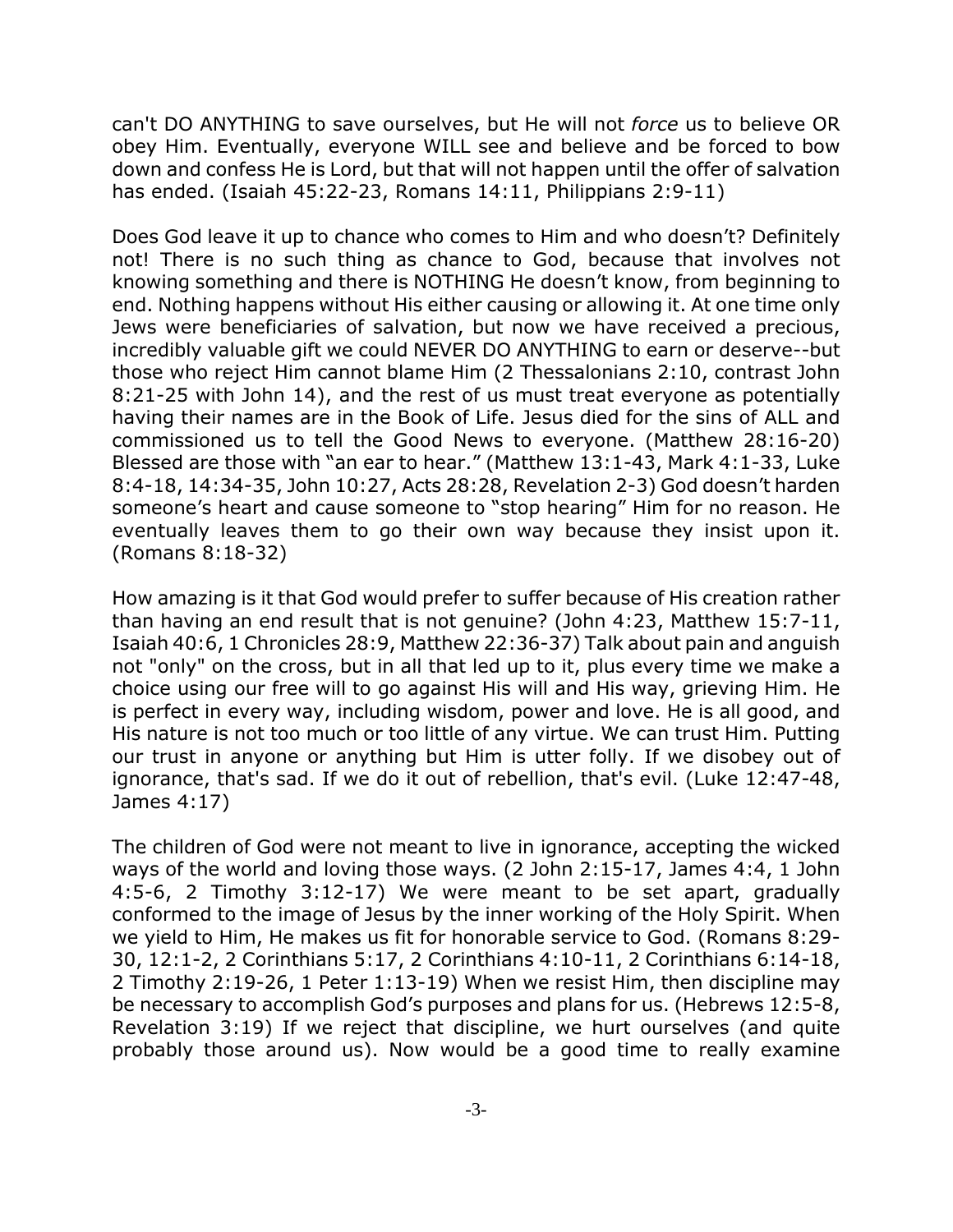ourselves to be sure that we understand God's will and confirm that we are abiding IN Christ. (2 Corinthians 13:5, 2 Peter 1:5-12)

Jesus is the vine and we are the branches. (John 15, Matthew 7:15-27, Hebrews 6:7-9) The branches that bear no fruit [of the Spirit\*] will be cut off and burned, and those are not my words, but God's. Does He mean burned in hell or does He mean burned in the furnace of affliction, trial by fire, refined like gold? (Isaiah 48:10, Daniel 12:10, Revelation 3:18-19, Romans 8:16-18, 1 Peter 1:6-7\*\*) Does either one sound pleasant? If you don't believe in Jesus, then you can be sure that the fire is eternal. (Revelation 20:11-15, Matthew 9:42-48, Matthew 18:6-9, Matthew 25:41-46, John 3:18, 2 Thessalonians 1:8-10, Romans 1:21-32) If you do believe, then behave like you are the child of God that you claim to be. (1 John 3:6-10, Galatians 6:7-10) Wake up and be ready for Jesus' return!

\*For starters on what pleases God, see Galatians 5:16-26, 2 Peter 1:5-12, Romans 12 (all), Colossians 1:9-10, Hebrews 13:15-17, Matthew 5:13-16 ("salt" must include God's truth or it has lost its saltiness just as a lamp under a bushel doesn't give light to the darkness), Matthew 7 (do not "choose" between Matthew 7:1 and Matthew 7:5, 18:15-17), Luke 6:20-49 (do not ignore Luke 17:3 in favor of Luke 6:37), Romans 6, 1 Corinthians 6, 2 Corinthians 9:6-12, Luke 17:1-10, Ephesians 2:10, 1 Timothy 6:17-19, Titus 2 (all), Titus 3:8-11, James (whole book), 1 Peter 3:1-17, 1 Peter 2:11-24. (Or just read the whole New Testament.)

Notice how much of the Bible we would have to disregard if we want to support a position that God doesn't expect obedience from His children. No, He has told us repeatedly that IF we are His (and the Bible is written to believers) that we will show our love for Him by obeying Him. See John 14-15, 1 John (whole book). Faith comes by hearing the word. (Romans 10:17) We come to faith through God's grace this way and we abide IN Jesus by remaining IN the word and obeying, which is what is meant by abiding in His love. (John 15:3 and entire chapter, pay attention to John 15:9-10.) This is not "works" to save ourselves or legalism, but respect and love for our Savior. This is showing that we mean what we say--that we're not hypocrites trying to fool God. (Galatians 6:7-10, 2 Timothy 2:19-26, James 2:14, Hebrews 11:17-31, James 2:19-26, 2 Corinthians 5:9-10)

\*\*There is a difference between trials, tribulations, persecutions, etc. and God's wrath. The first is for the good of believers for their refinement and purification (to the extent NECESSARY in each case according to God's perfect evaluation–God will not allow anyone to be tried beyond their endurance - 1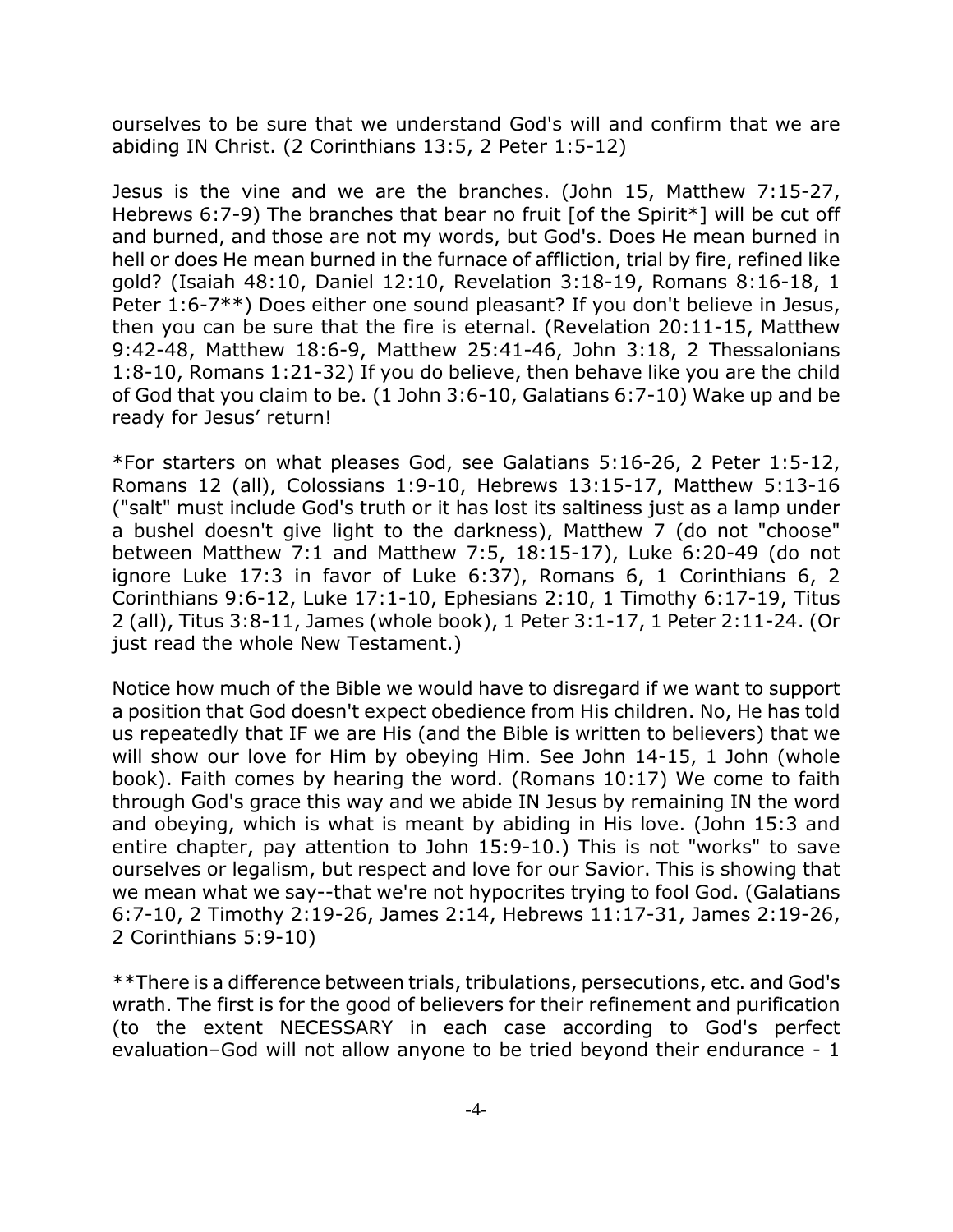Peter 5:6-10, 1 Corinthians 10:9-15 - relying on His strength is the key to overcoming - 2 Corinthians 12:9-10, Philippians 4:13). The second (God's wrath) is for destruction of the ungodly, of the children of the devil (like in Egypt when the Israelites were spared the killing of the firstborn and Jesus is our Passover Lamb - John 1:29). We do not suffer GOD'S wrath. (1 Thessalonians 5:9)

Everyone will be salted with fire. (Mark 9:42-50, Hebrews 10:23-39) Did you know that in Old Testament times, salt was offered on the altar with each sacrifice? (Leviticus 2:13, Ezekiel 43:24) We now offer living, spiritual sacrifices and they must STILL include salt. (Romans 12:1, 1 Peter 2:1-5,Matthew 5:13- 16) We must pursue peace and holiness to see the Lord. (All of Hebrews 12, Matthew 5:1-12) God hasn't changed (Malachi 3:6, Hebrews 13:8)–He still hates sin, but now that the time has come, we have a way to be forgiven and to overcome–ALL His doing. (Galatians 4:4-5) All we have to do is use His gift of free will to cooperate with Him instead of using it to fight against Him as we did before we were saved. The only thing anyone has to boast about is what God has done for them. (Romans 3:27, 1 Corinthians 1:27-31, Galatians 6:14, Ephesians 2:8-10)

There is coming a time when there will be such great signs and wonders that EVERYONE whose name is not written in the Book of Life will be deceived into worshiping a false god ("beast") and taking a mark in order to buy and sell (i.e. survive). (Revelation 13, 2 Thessalonians 2:9-12, Matthew 24:24) Those people who do so will be thrown in the Lake of Fire at the end of the age. (Revelation 14:9-13) This coming time period is called "the hour of trial that is coming on the whole world, to try those who dwell on the earth." (Revelation 3:10, Revelation 17:12-14) Out of seven churches in Revelation 2-3, Jesus told ONE that He would keep them from the hour of trial, because they had ALREADY endured, not denying Him despite persecution for His sake. Notice in Revelation 17:14 that Jesus will be returning WITH those who are called, faithful and chosen to destroy the beast. (Revelation 19, Revelation 20:1-6)

Now I know that people like to point out the distinction between the church and Israel. It is true that two great mysteries of the ages are that God would save the Gentiles AND indwell believers with His Holy Spirit. (Colossians 1:27, Ephesians 3:6, 4:3-6, Romans 8:9, 1 Peter 1:10-12, 1 Peter 2:10, Revelation 10:5-7) We are members of His body (Romans 12:5, 1 Corinthians 12:12, 27, Ephesians 5:23, Colossians 1:18) However, Gentiles (people not born Jews, "wild olive tree branches") are GRAFTED IN to Israel's "cultivated olive tree." (Romans 9-11) The original tree doesn't become the kind of the branches that were grafted into it, does it? The result is ONE cultivated olive tree, or ONE new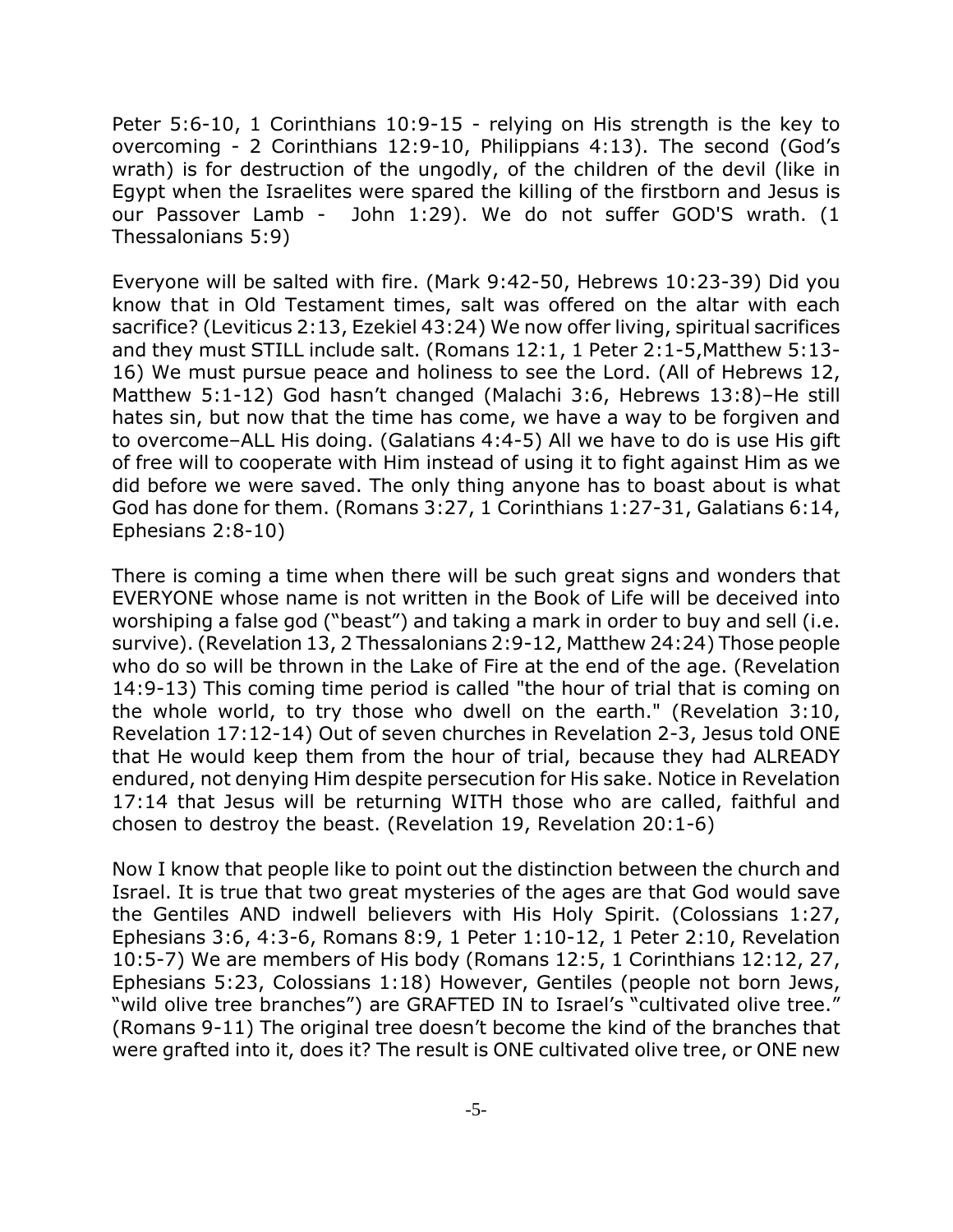man. (Ephesians 2:11-22) We are adopted as God's children, not to replace His other children, but to become part of the same family. (Romans 8:12-23, 9:4- 5, Galatians 4:3-9, Ephesians 1:3-14) The kingdom in this age was given to people who would produce its fruit after Israel refused to shine her light as God intended and worse yet, rejected Jesus as Messiah. We are blessed due to their disobedience and because of the grace shown to us, they will also be blessed after the fullness of the Gentiles comes in. (John 10:16, Acts 28:28, Matthew 21:43, John 12:34-50, Romans 10:16-21, Isaiah 53, Isaiah 65, Isaiah 49:4-6, Romans 15:18-21, 1 Peter 2:7-10, Romans 11:11-32)

Great promises were made to the overcomers in the other six churches in the letters of Revelation 2-3--who were NOT told they would be spared the "hour of trial," but which calls for great endurance. (Revelation 13:9-10, 14:9-13, Daniel 7:25-27, 11:32-35, Revelation 15:2) God tells His children to "Come out of Babylon!" and to "escape to Zion." (Zechariah 2:7, Jeremiah 50:28-32, Jeremiah 51:45, Revelation 18:4, Jeremiah 51:35, Revelation 17:6, Revelation 6:9-11, Jeremiah 51:41, Revelation 18:9-20, Jeremiah 51:48-49, Revelation 18:6, 24) Notice how God has made sure we can understand that this is not only historical because of the reference in Revelation 18, which was written that we may know what is *going to* happen. (Matthew 24:25, Amos 3:7, Revelation 1:1-3) We can clearly see that there are many prophecies as yet unfulfilled. For example, Revelation 20 refers to Jesus reigning over an earthly kingdom for 1,000 years of peace. This is the same time period mentioned by the Old Testament prophets in Isaiah 11, Isaiah 65, Zechariah 8, Zechariah 14, to name a few passages.

Jesus has overcome the world and death. (John 16:33, Romans 6:9) However, only those who are IN Him (do not claim Romans 8:1 apart from Romans 8:9, John 15:8-14, 1 John 2:28-29) will receive glorified bodies prior to the millennium (the first resurrection, Revelation 20), and by His power, everyone CAN overcome. We don't need to rely on our own strength to hold on to Him, but that doesn't mean that He won't LET us go if we prefer our own way even after tasting how good He is. (John 10:28-30, Hebrews 6:4-12) If we love God (as He is, from His own words in the Bible) and our brothers and sisters in the Lord, we have nothing to fear. (1 John 4:16-21, 2 Timothy 4:7-8) Jesus will return and reign until all of His enemies are at His feet, including the last to be completely vanquished, death. (1 Corinthians 15:12-28) Since there is still some death during the millennial reign, we can see that there is a gap between the first resurrection and the end when Jesus hands over the Kingdom to His Father and the "eternal day" begins (2 Peter 3:18, Revelation 22:5)--just as there is a gap between Jesus' victory and ascension to heaven and His return to reign. (Revelation 11:15-19)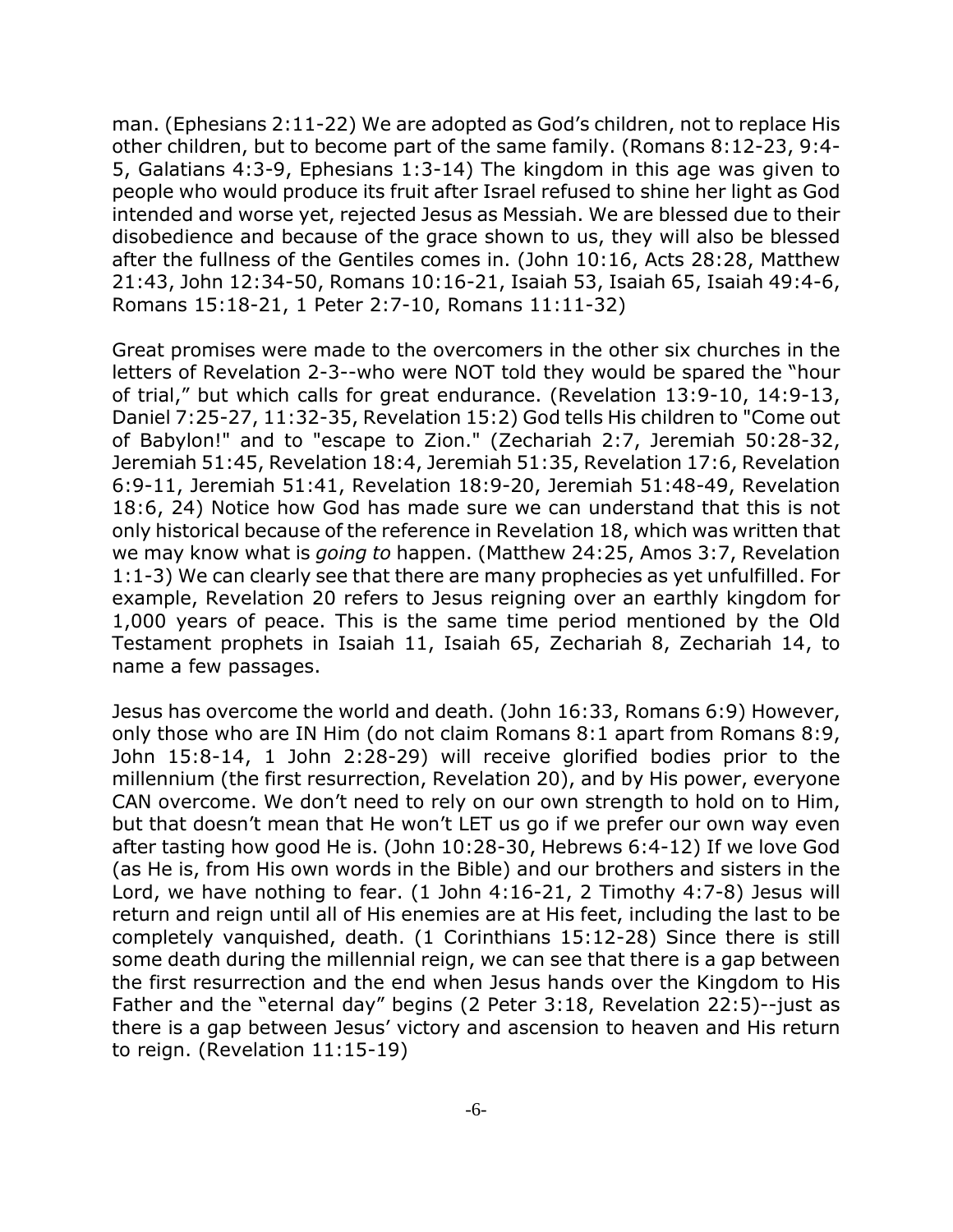We spiritually transfer our "residence" from earthly Babylon to heavenly Zion when we are born of God, and we do not continue "residing" in Babylon or "move back" there. (Philippians 3:17-21, Colossians 1:13-14, Hebrews 11:13- 16, Hebrews 12:22-24, Psalm 87 - notice the reference to Rahab who hid the spies at Jericho? Her actions ("works") evidenced her fear of the one, true God. She believed first and then obeyed. If she had merely said she would hide them, but then betrayed them, it would NOT have been counted to her as righteousness. This is true of ALL of the giants of the faith in the Bible). Also Col. 1:9-23 - continue in the faith steadfastly, NOT shifting from the hope of the gospel - does anyone actually think God wants us to prove we are putting all of our hope in Him by behaving like unbelievers? How would that be light and salt? Is it wise to run from him? The father did not run after the prodigal son in the parable Jesus told. Does God contradict Himself or change His mind? Also see Romans 8:14-17, John 1:12-13, Galatians 3:26-27, Philippians 2:12-16, 1 John 3:1-3, 2 Timothy 4:18, Hebrews 3:1-6 - again, if indeed we hold fast our confidence and hope; Revelation 14:1-5 - these [overcomers] follow Jesus, the Good Shepherd, wherever He goes and have His name written on them. John 10:2-16, 1 Thessalonians 4:17, Revelation 3:12, 12:11, 17:14, 19:7-16; firstfruits - Revelation 14:4, Romans 8:23, James 1:18)

There is NO other way to be saved apart from Jesus (John 14:6, 10:9), and AFTER we have received the precious GIFT of faith and salvation, we don't go running back to wallow in the mire, having been cleansed with the precious blood of Jesus, our Savior, the SON OF GOD. (2 Peter 2:17-22, 2 Peter 1:9-11) He didn't say believe and then go back to what we were doing before we believed and wait for His return. (Luke 9:57-62) He said to FOLLOW Him and to stay awake and watch so that we can be ready. (Matthew 24:42, 25:13, 26:41, Mark 13:33-35, Luke 12:37-38, 21:36, Romans 13:11, 1 Corinthians 15:34, 1 Thessalonians 5:6, Revelation 3:2-3, 16:15) If we truly believe, then let's encourage one another to DO what the Bible says.

*Therefore, preparing your minds for action, and being sober-minded, set your hope fully on the grace that will be brought to you at the revelation of Jesus Christ. As obedient children, do not be conformed to the passions of your former ignorance, but as he who called you is holy, you also be holy in all your conduct, since it is written, "You shall be holy, for I am holy." And if you call on him as Father who judges impartially according to each one's deeds, conduct yourselves with fear throughout the time of your exile, knowing that you were ransomed from the futile ways inherited from your forefathers, not with perishable things such as silver or gold, but with the precious blood of Christ, like that of a lamb without blemish or spot. He was foreknown before the foundation of the world but was made manifest in the last times for the sake of*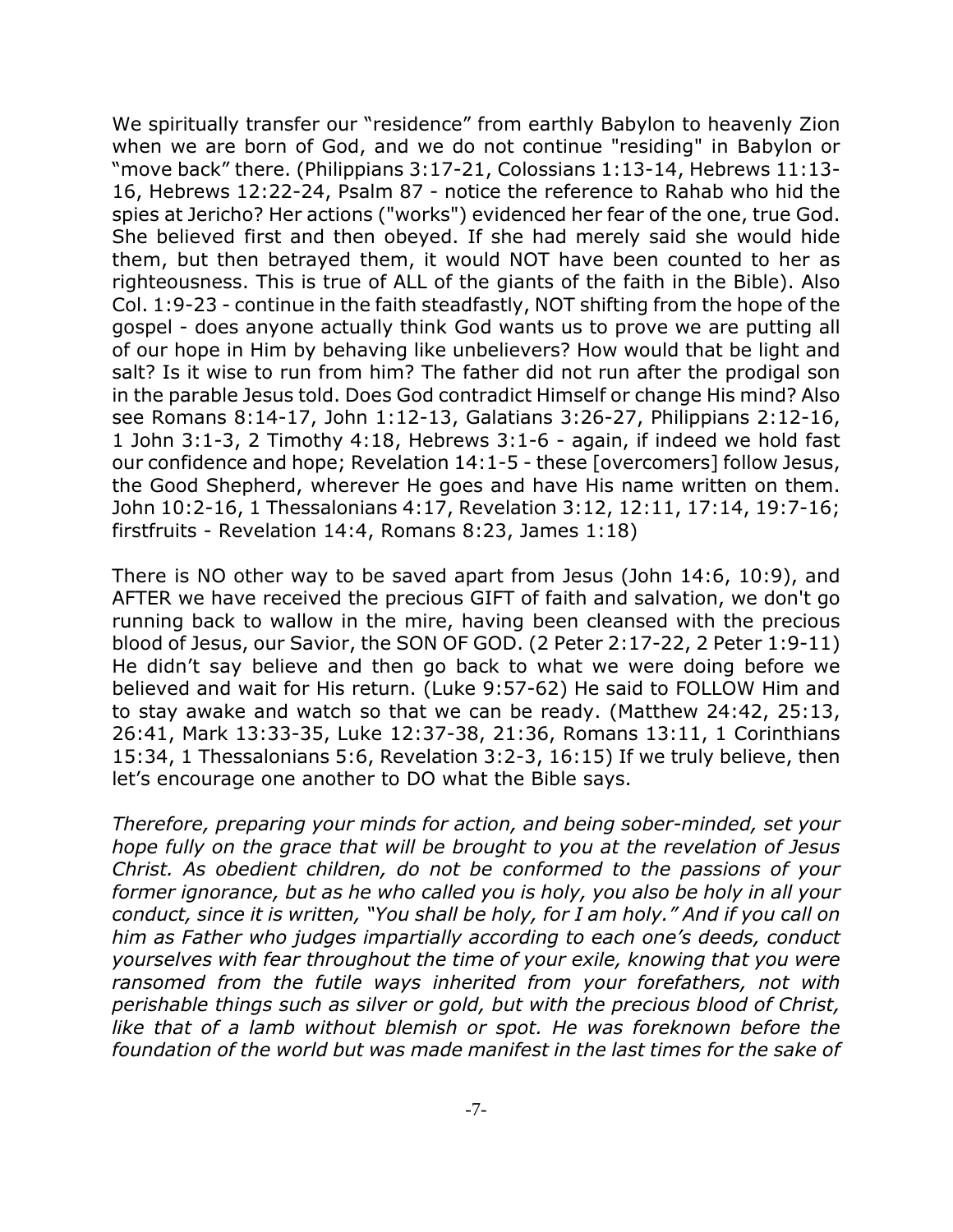*you who through him are believers in God, who raised him from the dead and gave him glory, so that your faith and hope are in God. Having purified your souls by your obedience to the truth for a sincere brotherly love, love one another earnestly from a pure heart, since you have been born again, not of perishable seed but of imperishable, through the living and abiding word of God; for "All flesh is like grass and all its glory like the flower of grass. The grass withers, and the flower falls, but the word of the Lord remains forever." And this word is the good news that was preached to you. 1 Peter 1:13-25*

Also if we truly believe, then let's not play games with other people's souls by telling them lies because that's what they like to hear. People these days protect themselves from the truth to preserve the views they embrace. They lobby for laws to label beliefs they don't embrace as "hate speech" and they run to "safe areas" where they will not be "hurt" by anyone's speech that disagrees with their views. They call names and spout "facts" with no basis, relying on the wisdom of men. (Matthew 5:10-12, Luke 6:26, 1 Corinthians 1:18-31, 1 Corinthians 3:18-23) If they claim to be believers, they twist the Bible to say what they want it to say (2 Timothy 3:1-7, 4:3-4, 2 Peter 3:14-18, Romans 1:18, Romans 2:1-11, Philippians 2:14-16, Titus 3:8-11) and accuse anyone who disagrees with their revised version of being archaic. They think God has changed with the times the way that the culture has–the way they would LIKE Him to. (Ephesians 5:8-20, 1 Peter 4:7-8, 2 Timothy 2:22-26, 1 Peter 4:1-5) Their feeble, tired arguments about the Old Testament foreshadows of the new covenant (Colossians 2:17) and the way they even ignore clear passages in the New Testament condemning their evil practices and those they approve of reveal how little of the Scriptures they understand, and apparently, how little they value God's word. They deliberately lump true Christians in with fanatics whose actions do not line up with the Bible in order to discredit everyone who doesn't compromise the truth. (1 Peter 2:15-16, Titus 2:7-8)

How do we react? Do we continue speaking the truth in love and stand up for Jesus and our brothers and sisters in the Lord who do the same? (2 Timothy 1:8, 2 Timothy 1:16-17, 1 Peter 4:16-19) No, many of us distance ourselves from anyone who is under attack and we remain silent in order not to draw attention to ourselves. It's much easier. No one likes to be thought of as a "villain." People think we're "nice" if we go along with the flow. Let me just say this: NO ONE who ends up in hell because they relied on a version of God they invented in their own heads who *doesn't exist* will be grateful for that kind of "love" shown to them in this short lifetime as they are sentenced to eternal punishment. They will accuse us of not warning them not to rely on a "god" who is their own invention and cannot save them. We need to look at the big, eternal picture and make sure there is no blood on our hands. "I wish I had not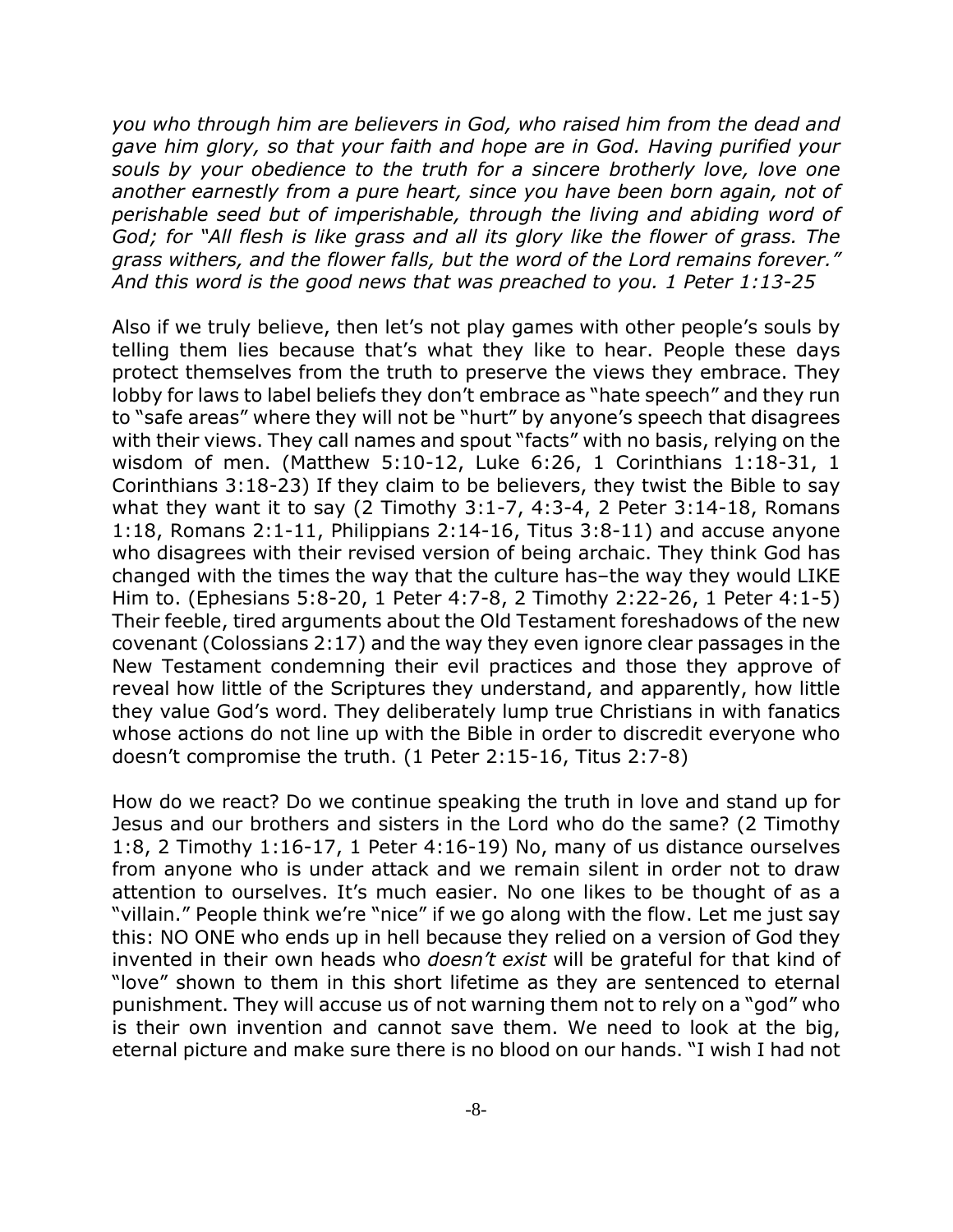missed out on so much 'fun' because of making Jesus my highest priority in life," said NO ONE, EVER after they went home to be with Jesus. We need to think of how we'll feel when we stand before Him and explain why we were not willing to suffer for His sake–that we didn't love people's souls the way He did (and still does) and expected (expects) us to do. (Mark 8:38, Luke 9:26, Romans 1:16, 1 John 2:28, Revelation 11:18)

Jesus is the ONLY way (Galatians 1:4, John 10:17-18, 1John 2:23), and those who *truly* believe will show fruits of the Spirit (His Spirit, who dwells IN us - the Holy Spirit does NOT contradict the Bible, EVER, so He will not teach us to approve of sins that God hates! He empowers us to OVERCOME, just as Jesus instructed the churches to do in Revelation 2-3). This is not to say we are lost if we slip, or that we work to retain salvation. It means that if we have been bought with the precious blood of Jesus, then we will live so as to please *Him* now and forever–out of gratitude, respect and love. (1 Corinthians 6:18-20, Acts 20:28, 1 Peter 1:17-19, Revelation 5:9, 1 John 4:18)

We need to examine our motives for every single thing we do or refrain from doing. ALL is to be for the glory of our mighty God. (Colossians 3:23-25) We who belong to Jesus follow Him, not the world or false teachers who claim to be spiritual (anything goes) or religious (legalism, rote, ritual). (John 8:30-47, John 10:24-30, John 15:18-23, Galatians 2:11-14, Galatians 5 - note both legalism and self-indulgence are condemned, Colossians 2:16-23 - see the last part about how outward appearances of godliness do not stop us from indulging our flesh–the point isn't that it's okay to indulge the flesh, but that God wants TRUE faith lived out, not just going through the motions to "look" religious or spiritual, 2 Timothy 3:1-7, 2 Peter 3:1-3, Romans 13:11-14) Fear is NOT an acceptable reason for a Christian to do anything (or fail to do as we should). We are to fear ONLY God and nothing and no one else. (Matthew 10:24-28, Luke 12:5, Acts 5:29, Galatians 1:10) Let's choose to give ALL of our allegiance and devotion to the King of kings. It's easier said than done, but with God's help we CAN overcome.

*Finally, all of you, have unity of spirit, sympathy, love of the brethren, a tender heart and a humble mind. Do not return evil for evil or reviling for reviling; but on the contrary bless, for to this you have been called, that you may obtain a blessing. For "He that would love life and see good days, let him keep his tongue from evil and his lips from speaking guile; let him turn away from evil and do right; let him seek peace and pursue it. For the eyes of the Lord are upon the righteous, and his ears are open to their prayer. But the face of the Lord is against those that do evil." Now who is there to harm you if you are zealous for what is right? But even if you do suffer for righteousness' sake, you*